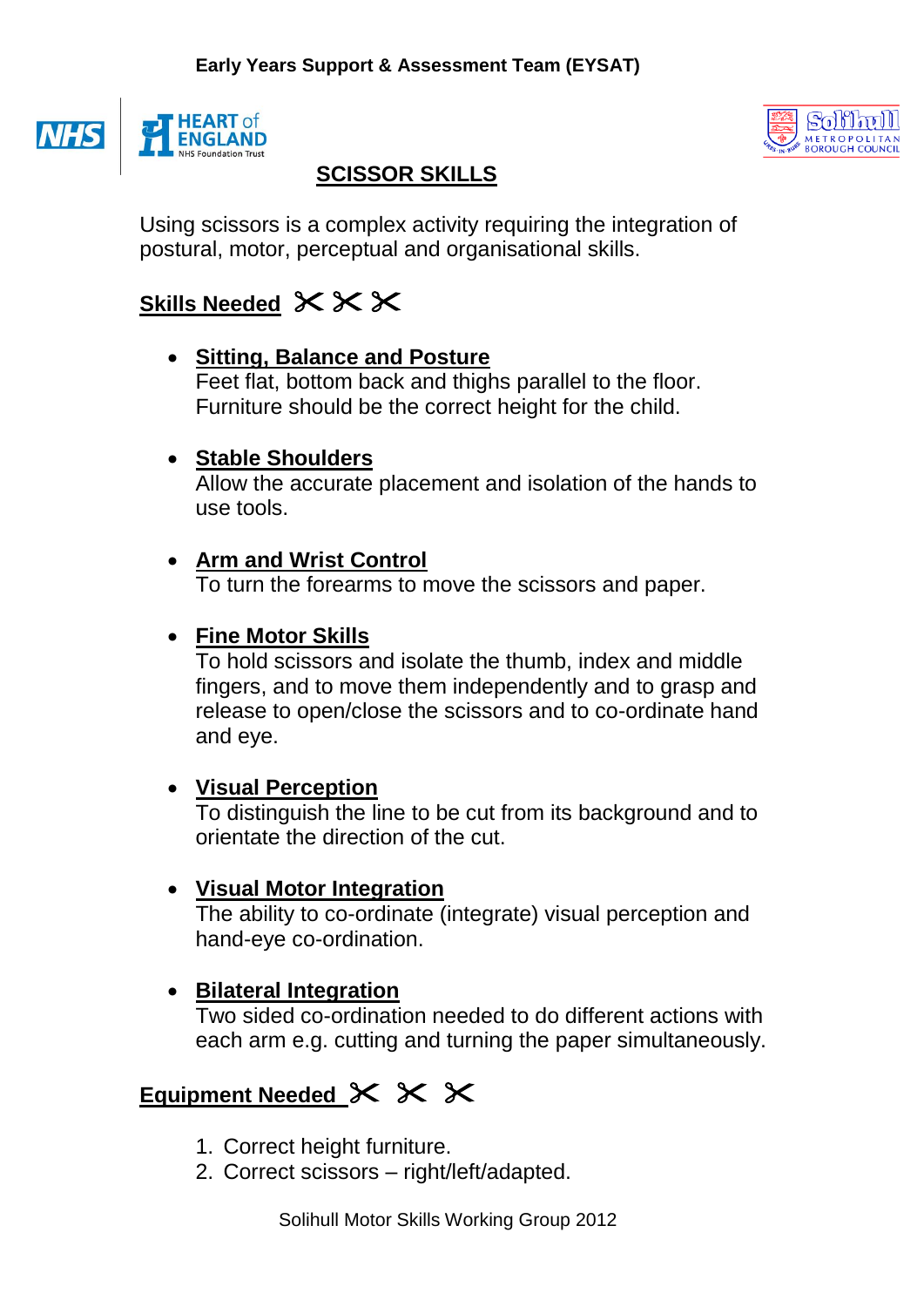# **Pre-requisite skills needed for cutting**  $X \times X$

The activities listed below aim to develop the pre-requisite skills needed for cutting:

- Crawling activities through a tunnel or home made obstacle course.
- Balloon play: Using a rolled up paper or tube from inside silver foil in each hand, try to pick up and carry a balloon.
- Balloon Volleyball: Hit a balloon or light beach ball with your hands and see how long you can keep it up in the air.
- Walking on hands, pretending to be different animals e.g. bear, lion, frog, rabbit.
- Ladders, ropes and other outdoor climbing equipment in playgrounds.
- Buzz Wire.
- Wing-up toys.
- Games that involve turning knobs and handles e.g. Pop-Up Pirates, Downfall, Etch-A-Sketch.
- Clapping Games: Alternate so that the child and then the adult claps with palms up then palms down.
- Finger or glove puppets.
- Hand and finger rhymes e.g. Incey Wincey Spider, Two Little Dickey Birds etc.
- Arm Wrestles: Sit opposite the child with elbows on the table. Hold hands and encourage the child to push against the resistance.
- Tearing and scrunching paper for paper Mache.
- Using a single or double hole punch to make holes for lacing activities.
- Squeezing empty plastic bottles to make bubbles in water or to blow feathers or ping-pong balls across a table.
- Stringing beads.
- Lacing boards or cards.
- Pegboards.
- Use tweezers, barbeque or sugar tongs to pick up different sized objects and put them in a container ad quickly as possible.
- Construction games e.g. Lego, Stickle Bricks, Meccano.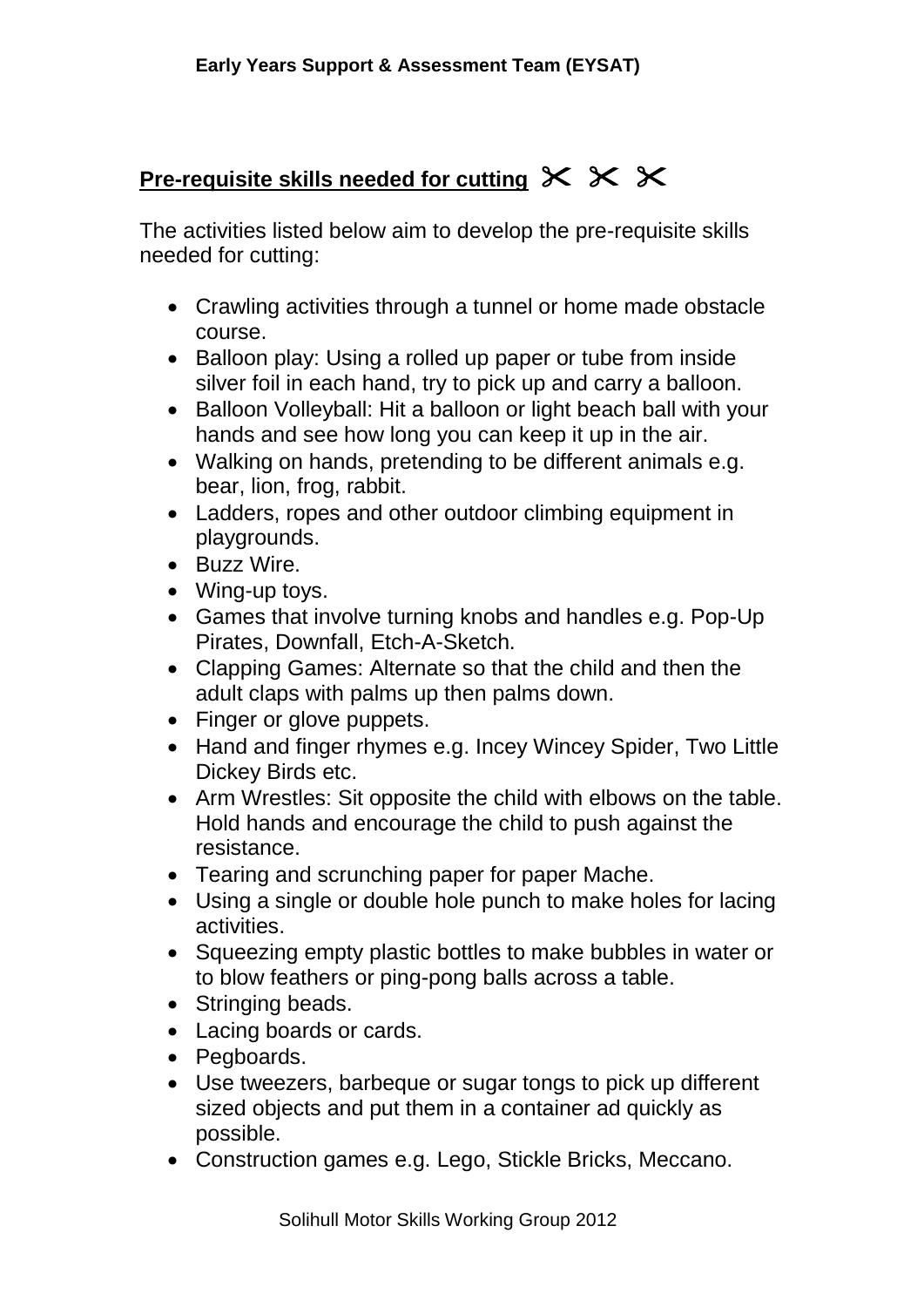- Playdough/Plasticine/Clay: Encourage the child to pull pieces apart, roll with rolling pin, squeeze and pinch. Making biscuits or cookies could also achieve the same goals.
- Musical instruments: Trumpets, castanets, finger cymbals.
- Card games e.g. Snap and Pairs.
- Mazes.
- Dot-to-Dots
- Jigsaws.

## **How to Hold Conventional Scissors**

Thumb on top 'thumbs-up' with thumb and middle finger through the loops and the index finger in front of the bottom loop to provide support and help direction of the scissors.

# **Warm Up Activity for Scissor Skills**

It is suggested that the child completes the following exercises (to stimulate sensation and finger mobility) and then one Pre-cutting Activity (to promote integration of the two hands) before beginning to cut.

## **Exercises**

- Rub hand together vigorously for a slow count of three.
- Clench and unclench the hands five times.
- Shake the hands for a slow count of three.

# **GENERAL ADVICE FOR SCISSOR SKILL ACTIVITIES**

- Identify current skill level and areas of difficulty.
- Link the activity with the child's interests and make it fun.
- Approach the tasks in a sequential order.
- Ensure the child has mastered each stage before moving on.
- Progress from stiff paper e.g. Thin card or sugar paper, to thinner papers. Mount standard paper projects onto sugar paper. Reduce the size of the project to be cut by removing the excess.
- Provide opportunities to practice staying on lines by getting the child to cut between string, dried PVA glue lines and craft sticks. This gives the child a physical and visual prompt to guide the scissors.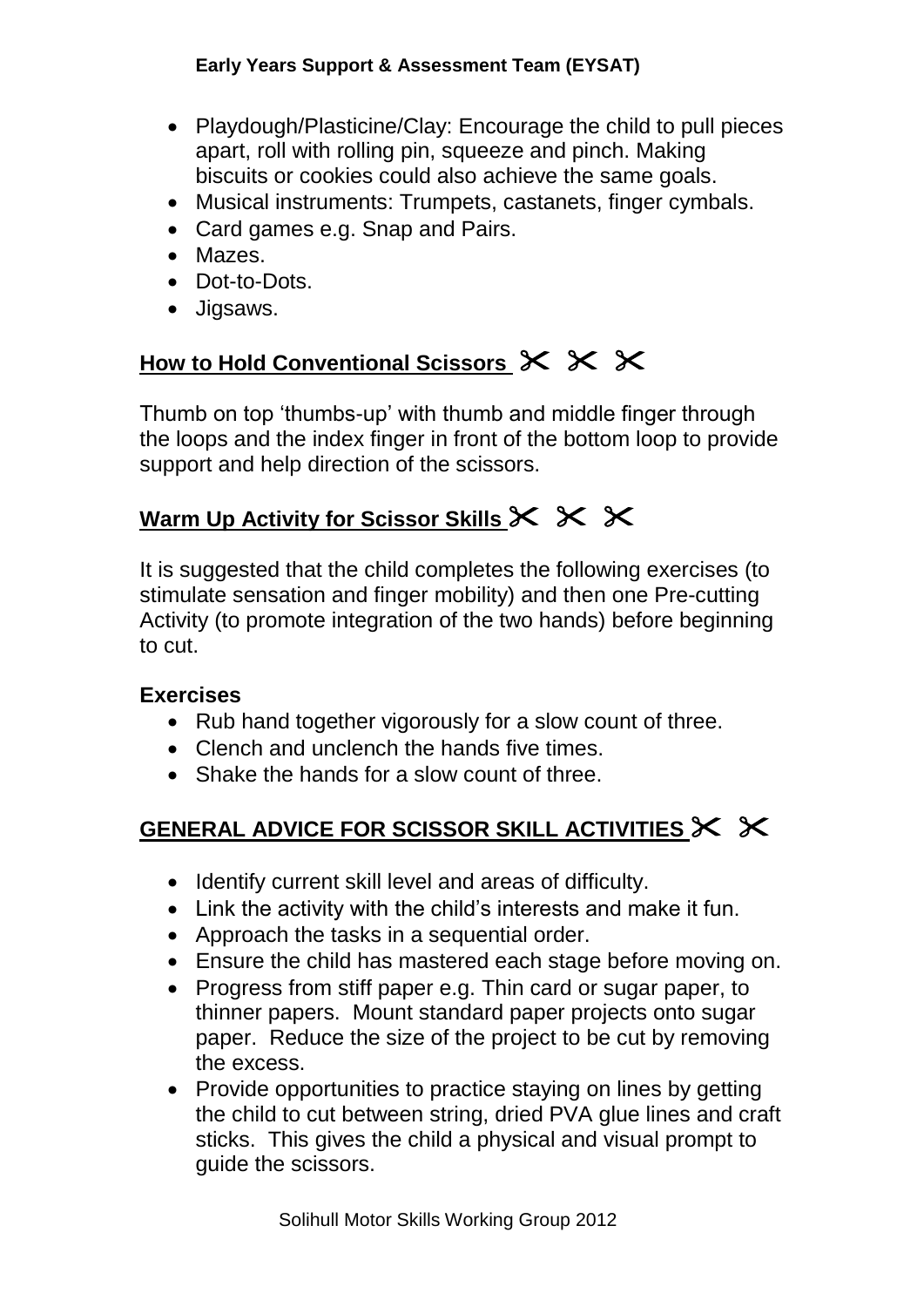## **Strategies for Coping with Cutting Difficulties**

### *Difficulty starting off*

Acquire an old "mouse mat" or thick place mat and put this on the table in front of the child. Put the paper on the mat so that it extends over the front of the mat. Ask the child to gently place their non-dominant hand on the paper where it is resting on the mat. The child should now slide the lower blade of the scissors into the gap between the table and the paper and make a cut. Once the first cut had been made the child can pick up the paper and continue cutting.

### *Child turns the cutting hand rather that the paper*

- Verbally remind the child to always cut away from the body.
- Physically prompt the child to keep the elbow of the nondominant arm in to the side.
- Practise cutting around a corner: the child should stop cutting at the end of the first line, turn the paper with the nondominant hand and continue to cut along the second line, keeping the scissors pointing away from the body.

## *Child has difficulty cutting along a line*

- Encourage the child to keep looking at the blades of the scissors by putting a blob of paint or a sticker on the end.
- Make a series of holes along the line to be cut, so that the child can feel when he/she is cutting accurately.
- Copy the shape to be cut onto a black background.
- Enlarge the shape outline.

## *Child has difficulty holding the paper*

• Copy the shape onto stiff paper or card.

### *Child has difficulty managing ordinary scissors*

Different types of scissors are available. Make sure that a child who is left hand dominant uses left handed scissors. Children who have difficulty managing the open/close hand movement may find Stirex scissors helpful: these are available from Taskmaster and NES Arnold and have a plastic loop attached to the ends of the scissors (rather than finger holes) so that they spring open with no